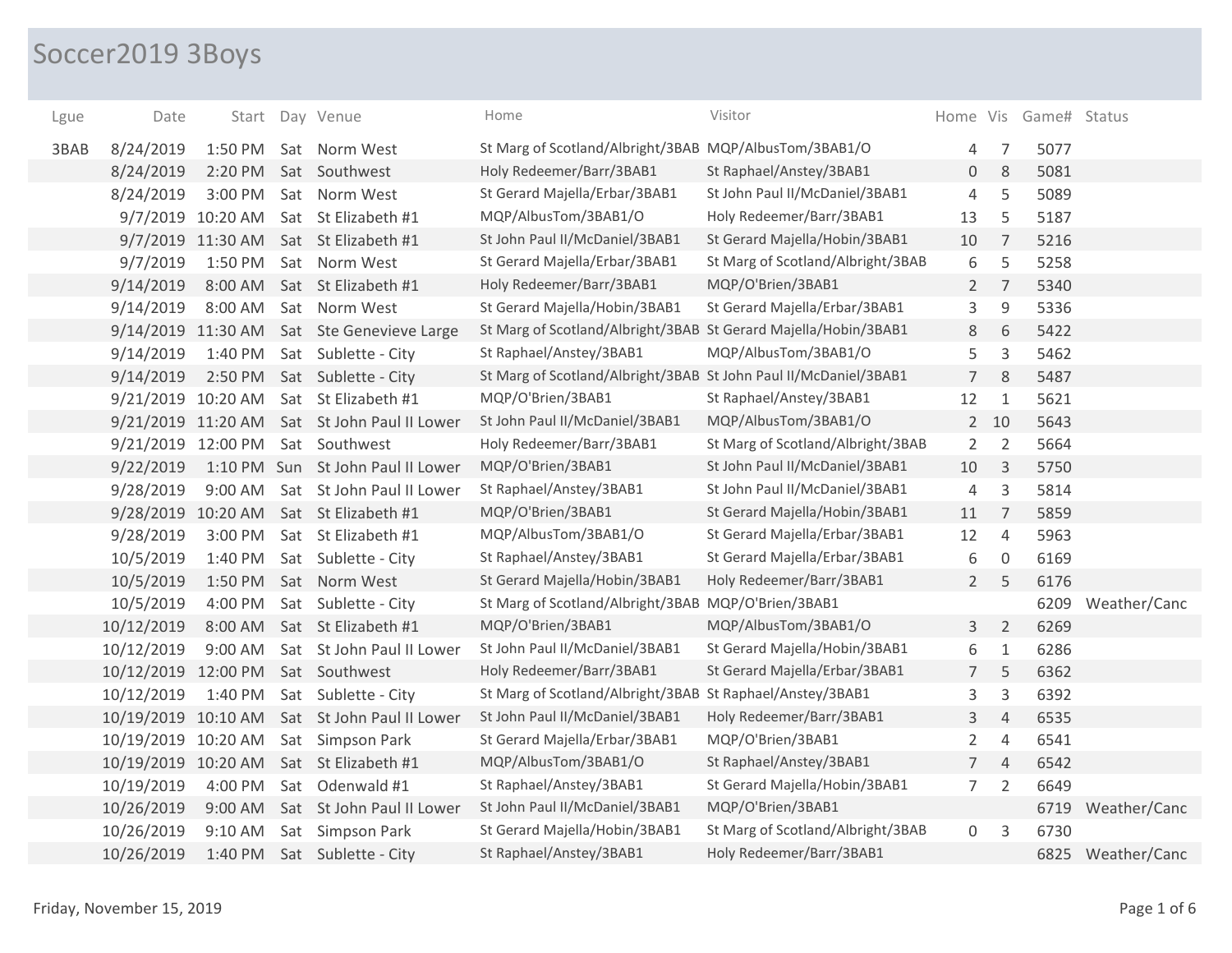| Lgue | Date                             |                   | Start Day Venue                        | Home                                                            | Visitor                           |                |                | Home Vis Game# Status |                   |
|------|----------------------------------|-------------------|----------------------------------------|-----------------------------------------------------------------|-----------------------------------|----------------|----------------|-----------------------|-------------------|
| 3BAB | 10/26/2019                       |                   | 3:00 PM Sat St Elizabeth #1            | St Gerard Majella/Erbar/3BAB1                                   | MQP/AlbusTom/3BAB1/O              |                |                |                       | 6849 Weather/Canc |
|      |                                  |                   | 11/2/2019 10:20 AM Sat St Elizabeth #1 | MQP/AlbusTom/3BAB1/O                                            | St Gerard Majella/Hobin/3BAB1     | 10             | $\mathbf 0$    | 6967                  |                   |
|      |                                  |                   | 11/2/2019 11:30 AM Sat St Elizabeth #1 | MQP/O'Brien/3BAB1                                               | Holy Redeemer/Barr/3BAB1          | $7^{\circ}$    | 7              | 6995                  |                   |
|      | 11/2/2019                        |                   | 1:40 PM Sat Sublette - City            | St Marg of Scotland/Albright/3BAB St Gerard Majella/Erbar/3BAB1 |                                   | 6              | 5              | 7035                  |                   |
|      | 11/9/2019                        |                   | 8:00 AM Sat St Elizabeth #1            | MQP/AlbusTom/3BAB1/O                                            | St Marg of Scotland/Albright/3BAB |                |                | 7103                  |                   |
|      | 11/9/2019                        | 8:30 AM           | Sat Southwest                          | Holy Redeemer/Barr/3BAB1                                        | St John Paul II/McDaniel/3BAB1    |                |                | 7114                  |                   |
|      | 11/9/2019                        | 9:10 AM           | Sat Simpson Park                       | St Gerard Majella/Erbar/3BAB1                                   | MQP/O'Brien/3BAB1                 |                |                | 7128                  |                   |
|      | 11/9/2019                        | 1:50 PM           | Sat Norm West                          | St Gerard Majella/Hobin/3BAB1                                   | St Raphael/Anstey/3BAB1           |                |                | 7214                  |                   |
| 3BAB | 8/24/2019 10:50 AM Sat Southwest |                   |                                        | Holy Redeemer/Tilford/3BAB2                                     | St Stephen/Haines/3BAB2           | 3              | 6              | 5043                  |                   |
|      |                                  | 9/7/2019 12:00 PM | Sat Southwest                          | Holy Redeemer/Tilford/3BAB2                                     | St Gerard Majella/Guerra/3BAB2    | 5              | 7              | 5226                  |                   |
|      |                                  | 9/7/2019 12:40 PM | Sat St Elizabeth #1                    | St Stephen/Haines/3BAB2                                         | MQP/AlbusTom/3BAB2/T              | 4              | 5              | 5240                  |                   |
|      | 9/7/2019                         | 1:50 PM           | Sat Simpson Park                       | St Gerard Majella/Mauzy/3BAB2                                   | St Paul/Musgrave/3BAB2/F          | 5              | 3              | 5259                  |                   |
|      | 9/14/2019                        |                   | 8:00 AM Sat Simpson Park               | St Paul/Musgrave/3BAB2/F                                        | MQP/AlbusTom/3BAB2/T              | $\mathbf{1}$   | 9              | 5338                  |                   |
|      | 9/14/2019                        | $9:10$ AM         | Sat Simpson Park                       | St Gerard Majella/Guerra/3BAB2                                  | St Stephen/Haines/3BAB2           | 5              | $\overline{2}$ | 5366                  |                   |
|      | 9/14/2019                        |                   | 1:50 PM Sat Simpson Park               | St Gerard Majella/Mauzy/3BAB2                                   | Holy Redeemer/Tilford/3BAB2       | 8              | 5              | 5469                  |                   |
|      | 9/21/2019                        | 8:00 AM           | Sat Simpson Park                       | St Stephen/Haines/3BAB2                                         | St Paul/Musgrave/3BAB2/F          | 5              | 1              | 5566                  |                   |
|      |                                  |                   | 9/21/2019 11:30 AM Sat Simpson Park    | St Paul/Musgrave/3BAB2/F                                        | Holy Redeemer/Tilford/3BAB2       | $2^{\circ}$    | $\mathsf{3}$   | 5649                  |                   |
|      | 9/28/2019                        |                   | 8:30 AM Sat Southwest                  | MQP/AlbusTom/3BAB2/T                                            | Holy Redeemer/Tilford/3BAB2       | 8              | $\overline{2}$ | 5808                  |                   |
|      | 9/28/2019                        |                   | 1:50 PM Sat Norm West                  | St Gerard Majella/Guerra/3BAB2                                  | St Paul/Musgrave/3BAB2/F          | $\overline{7}$ | $\overline{2}$ | 5939                  |                   |
|      | 9/28/2019                        | 4:00 PM           | Sat Sublette - City                    | St Stephen/Haines/3BAB2                                         | St Gerard Majella/Mauzy/3BAB2     | 12             | $\mathbf 0$    | 5973                  |                   |
|      | 10/5/2019                        |                   | 9:10 AM Sat Simpson Park               | St Gerard Majella/Mauzy/3BAB2                                   | St Stephen/Haines/3BAB2           | $\mathbf{1}$   | 7              | 6056                  |                   |
|      |                                  |                   | 10/5/2019 10:20 AM Sat St Elizabeth #1 | MQP/AlbusTom/3BAB2/T                                            | St Gerard Majella/Guerra/3BAB2    | 6              | 5              | 6087                  |                   |
|      | 10/5/2019                        | 2:20 PM           | Sat Southwest                          | Holy Redeemer/Tilford/3BAB2                                     | St Paul/Musgrave/3BAB2/F          | 3              | $\mathbf 0$    | 6190                  |                   |
|      | 10/12/2019                       |                   | 9:10 AM Sat Simpson Park               | St Gerard Majella/Mauzy/3BAB2                                   | St Gerard Majella/Guerra/3BAB2    | $\mathbf{1}$   | $\mathsf{3}$   | 6296                  |                   |
|      | 10/12/2019 10:50 AM              |                   | Sat Southwest                          | Holy Redeemer/Tilford/3BAB2                                     | MQP/AlbusTom/3BAB2/T              | 1              | $\overline{7}$ | 6335                  |                   |
|      | 10/12/2019                       | 1:50 PM           | Sat Simpson Park                       | St Paul/Musgrave/3BAB2/F                                        | St Stephen/Haines/3BAB2           | $\overline{4}$ | 6              | 6399                  |                   |
|      |                                  |                   | 10/19/2019 11:30 AM Sat Simpson Park   | St Paul/Musgrave/3BAB2/F                                        | St Gerard Majella/Mauzy/3BAB2     | 4              | 5              | 6575                  |                   |
|      | 10/19/2019                       |                   | 1:40 PM Sat Sublette - City            | St Stephen/Haines/3BAB2                                         | Holy Redeemer/Tilford/3BAB2       | 1              | $\mathbf{1}$   | 6620                  |                   |
|      | 10/19/2019                       |                   | 1:50 PM Sat Norm West                  | St Gerard Majella/Guerra/3BAB2                                  | MQP/AlbusTom/3BAB2/T              | $\mathbf{1}$   | $\mathbf{1}$   | 6625                  |                   |
|      | 10/26/2019                       |                   | 8:00 AM Sat St Elizabeth #1            | MQP/AlbusTom/3BAB2/T                                            | St Gerard Majella/Mauzy/3BAB2     |                |                |                       | 6703 Weather/Canc |
|      | 10/26/2019                       | 1:50 PM           | Sat Simpson Park                       | St Gerard Majella/Guerra/3BAB2                                  | Holy Redeemer/Tilford/3BAB2       | 4              | 0              | 6828                  |                   |
|      | 11/2/2019                        | 8:00 AM           | Sat St Elizabeth #1                    | MQP/AlbusTom/3BAB2/T                                            | St Paul/Musgrave/3BAB2/F          | 7              | 3              | 6909                  |                   |
|      | 11/2/2019                        | 1:50 PM           | Sat Norm West                          | St Gerard Majella/Mauzy/3BAB2                                   | MQP/AlbusTom/3BAB2/T              |                |                | 7038                  |                   |
|      | 11/2/2019                        | 4:00 PM           | Sat Sublette - City                    | St Stephen/Haines/3BAB2                                         | St Gerard Majella/Guerra/3BAB2    | 6              | 6              | 7066                  |                   |
|      | 11/9/2019                        | 9:40 AM           | Sat Southwest                          | Holy Redeemer/Tilford/3BAB2                                     | St Gerard Majella/Mauzy/3BAB2     |                |                | 7139                  |                   |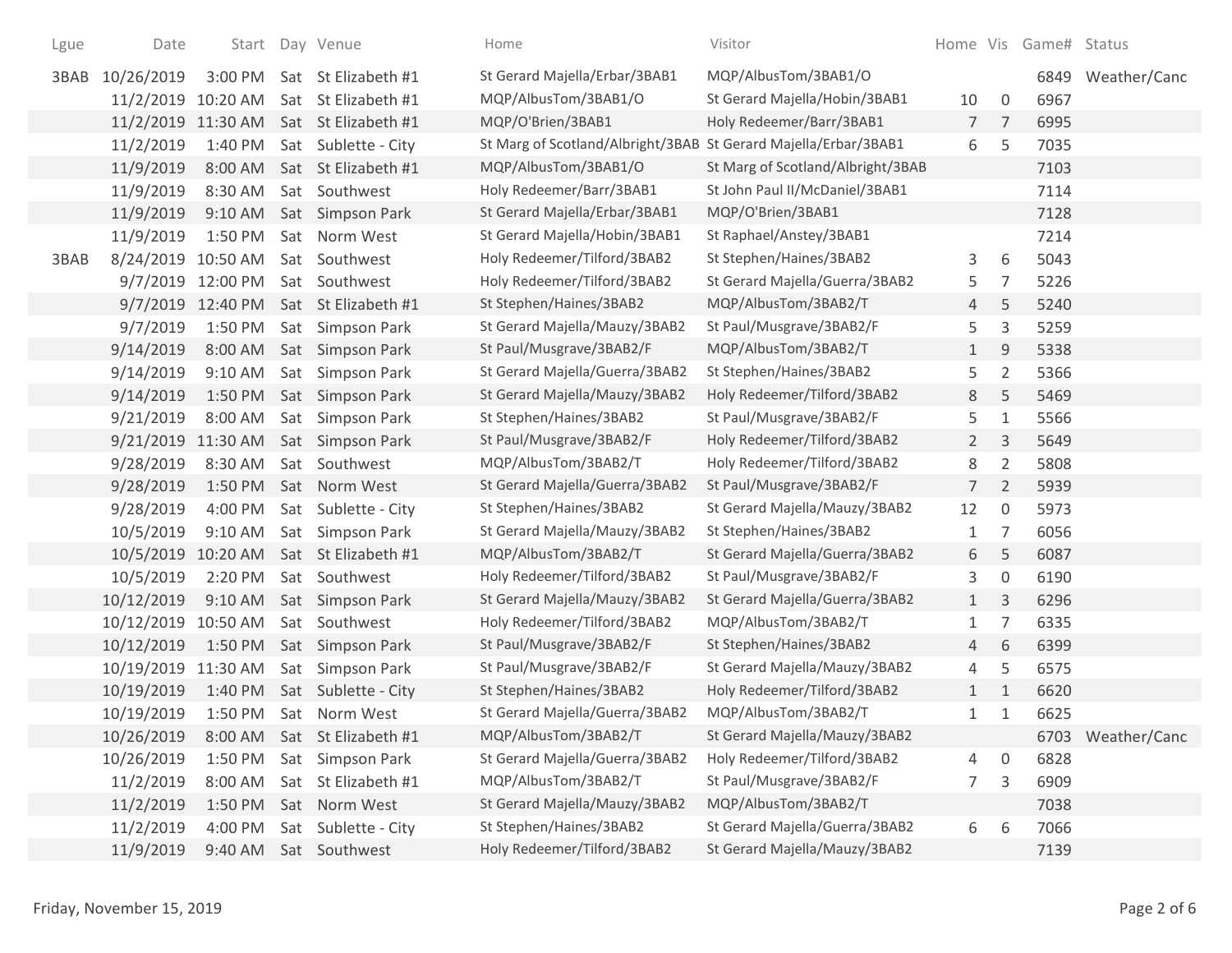| Lgue             | Date                             |           | Start Day Venue                                          | Home                                                                                      | Visitor                            |              |                | Home Vis Game# Status |                   |
|------------------|----------------------------------|-----------|----------------------------------------------------------|-------------------------------------------------------------------------------------------|------------------------------------|--------------|----------------|-----------------------|-------------------|
| 3BAB             | 11/9/2019                        |           | 1:50 PM Sat Simpson Park                                 | St Paul/Musgrave/3BAB2/F                                                                  | St Gerard Majella/Guerra/3BAB2     |              |                | 7216                  |                   |
|                  | 11/9/2019                        |           | 2:50 PM Sat Sublette - City                              | St Stephen/Haines/3BAB2                                                                   | MQP/AlbusTom/3BAB2/T               |              |                | 7227                  |                   |
|                  | 11/10/2019                       |           | 3:20 PM Sun Norm West                                    | St Gerard Majella/Guerra/3BAB2                                                            | St Gerard Majella/Mauzy/3BAB2      |              |                | 7248                  |                   |
| 3BC1             | 8/24/2019                        |           | 9:15 AM Sat Chaminade                                    | Our Lady of the Pillar/Milne/3BC1/                                                        | Christ Comm Luth/Symank/3BC1       | 5            | $\overline{0}$ | 5023                  |                   |
|                  |                                  |           | 8/24/2019 12:00 PM Sat Immacolata-Large                  | Annunciation/Wallace/3BC1                                                                 | Our Lady of Prov/Schmitt/3BC1      | 6            | 8              | 5052                  |                   |
|                  | 9/7/2019                         | 2:20 PM   | Sat Immacolata-Large                                     | Christ Comm Luth/Symank/3BC1                                                              | Our Lady of the Pillar/Milne/3BC1/ | 5            | 3              | 5267                  |                   |
|                  | 9/7/2019                         | 4:10 PM   | Sat Norm West                                            | Annunciation/Wallace/3BC1                                                                 | St Peter/Triola/3BC1               | 1            | 6              | 5286                  |                   |
|                  | 9/7/2019                         | 7:30 PM   |                                                          | Sat St Luke #1 (Rich Hghts) Our Lady of Lourdes/Biroscak/3BC                              | Our Lady of Prov/Schmitt/3BC1      |              | $0$ 11         | 5291                  |                   |
|                  | 9/8/2019                         |           | 2:10 PM Sun Norm West                                    | Christ Comm Luth/Symank/3BC1                                                              | Annunciation/Wallace/3BC1          |              |                | 5306                  | Weather/Canc      |
|                  | 9/14/2019                        |           | 8:00 AM Sat Chaminade                                    | Our Lady of Prov/Schmitt/3BC1                                                             | Our Lady of the Pillar/Milne/3BC1/ | 5            | 3              | 5333                  |                   |
|                  | 9/14/2019                        | 9:40 AM   | Sat Southwest                                            | Annunciation/Wallace/3BC1                                                                 | Our Lady of Lourdes/Biroscak/3BC   | 5            | $\mathbf 0$    | 5375                  |                   |
|                  | 9/21/2019                        | $9:15$ AM | Sat Chaminade                                            | Our Lady of the Pillar/Milne/3BC1/                                                        | Annunciation/Wallace/3BC1          | 6            | 4              | 5597                  |                   |
|                  | 9/21/2019                        |           | 2:20 PM Sat Kirkwood Upper                               | St Peter/Triola/3BC1                                                                      | Christ Comm Luth/Symank/3BC1       | 9            | 5              | 5708                  |                   |
|                  | 9/21/2019                        |           |                                                          | 6:20 PM Sat St Luke #1 (Rich Hghts) Our Lady of Prov/Schmitt/3BC1                         | Our Lady of Lourdes/Biroscak/3BC   | $\mathbf{2}$ | 5              | 5731                  |                   |
|                  | 9/28/2019 12:00 PM Sat Southwest |           |                                                          | Annunciation/Wallace/3BC1                                                                 | Our Lady of the Pillar/Milne/3BC1/ | 5            | $\overline{2}$ | 5906                  |                   |
|                  | 9/29/2019                        |           | 3:20 PM Sun Odenwald #1                                  | Christ Comm Luth/Symank/3BC1                                                              | Our Lady of Prov/Schmitt/3BC1      | 0            | 5              | 6001                  |                   |
|                  | 10/1/2019                        |           | 6:00 PM Tue St Luke #1 (Rich Hghts) St Peter/Triola/3BC1 |                                                                                           | Our Lady of Lourdes/Biroscak/3BC   | 7            | 1              | 5968                  |                   |
|                  |                                  |           | 10/5/2019 10:30 AM Sat Chaminade                         | Our Lady of Lourdes/Biroscak/3BC                                                          | Our Lady of the Pillar/Milne/3BC1/ |              | 4 10           | 6093                  |                   |
|                  | 10/5/2019 12:00 PM Sat Southwest |           |                                                          | Annunciation/Wallace/3BC1                                                                 | Christ Comm Luth/Symank/3BC1       | 5            | 4              | 6133                  |                   |
|                  | 10/5/2019                        |           | 6:00 PM Sat Kirkwood Upper                               | St Peter/Triola/3BC1                                                                      | Our Lady of Prov/Schmitt/3BC1      | 5.           | $\overline{4}$ | 6213                  |                   |
|                  | 10/12/2019 10:20 AM              |           | Sat Simpson Park                                         | Our Lady of the Pillar/Milne/3BC1/ St Peter/Triola/3BC1                                   |                                    | 1            | $\mathbf{1}$   | 6323                  |                   |
|                  |                                  |           | 10/12/2019 10:50 AM Sat Immacolata-Large                 | Christ Comm Luth/Symank/3BC1                                                              | Our Lady of Lourdes/Biroscak/3BC   | 3            | $\overline{2}$ | 6333                  |                   |
|                  | 10/19/2019                       |           | 9:00 AM Sat St John Paul II Lower                        | Our Lady of Prov/Schmitt/3BC1                                                             | Annunciation/Wallace/3BC1          | 2            | 2              | 6503                  |                   |
|                  | 10/19/2019                       |           |                                                          | 7:30 PM Sat St Luke #1 (Rich Hghts) Our Lady of Lourdes/Biroscak/3BC                      | St Peter/Triola/3BC1               | 1            | 6              | 6660                  |                   |
|                  | 10/26/2019                       | 8:00 AM   | Sat Chaminade                                            | Our Lady of the Pillar/Milne/3BC1/ Our Lady of Prov/Schmitt/3BC1                          |                                    | $\mathbf{1}$ | $\overline{0}$ | 6697                  |                   |
|                  | 10/26/2019                       | 3:30 PM   | Sat Kirkwood Upper                                       | Our Lady of Prov/Schmitt/3BC1                                                             | St Peter/Triola/3BC1               |              |                | 6853                  | Weather/Canc      |
|                  | 10/26/2019                       | 6:20 PM   |                                                          | Sat St Luke #1 (Rich Hghts) Our Lady of Lourdes/Biroscak/3BC Christ Comm Luth/Symank/3BC1 |                                    |              |                | 6865                  | Weather/Canc      |
|                  | 11/2/2019                        | 8:30 AM   | Sat Southwest                                            | Our Lady of Lourdes/Biroscak/3BC Annunciation/Wallace/3BC1                                |                                    | 1            | 5              | 6919                  |                   |
|                  | 11/2/2019                        |           | 2:20 PM Sat Kirkwood Upper                               | St Peter/Triola/3BC1                                                                      | Annunciation/Wallace/3BC1          | 5            | $\mathbf{1}$   | 7046                  |                   |
|                  | 11/2/2019                        |           | 4:45 PM Sat Kirkwood Upper                               | Christ Comm Luth/Symank/3BC1 St Peter/Triola/3BC1                                         |                                    | 4            | 4              | 7068                  |                   |
|                  | 11/9/2019 10:20 AM Sat Buder #9  |           |                                                          | Our Lady of the Pillar/Milne/3BC1/ Our Lady of Lourdes/Biroscak/3BC                       |                                    | 9            | 1              | 7149                  |                   |
|                  |                                  |           | 11/9/2019 12:40 PM Sat Norm West                         | Our Lady of Prov/Schmitt/3BC1                                                             | Christ Comm Luth/Symank/3BC1       |              |                | 7198                  |                   |
|                  | 11/10/2019                       |           | 2:20 PM Sun St Elizabeth #1                              | Our Lady of the Pillar/Milne/3BC1/ St Peter/Triola/3BC1                                   |                                    |              |                | 7297                  |                   |
| 3BC <sub>2</sub> | 8/24/2019 12:00 PM Sat Southwest |           |                                                          | St Mary Magdalen/Challen/3BC2/F Holy Redeemer/Wazlawek/3BC2                               |                                    | 5            | $\overline{4}$ | 5057                  |                   |
|                  | 8/25/2019                        |           | 2:10 PM Sun Norm West                                    | Sacred Heart VP/Kraus/3BC2                                                                | St Joan of Arc/Recker/3BC2         |              |                |                       | 5109 Weather/Canc |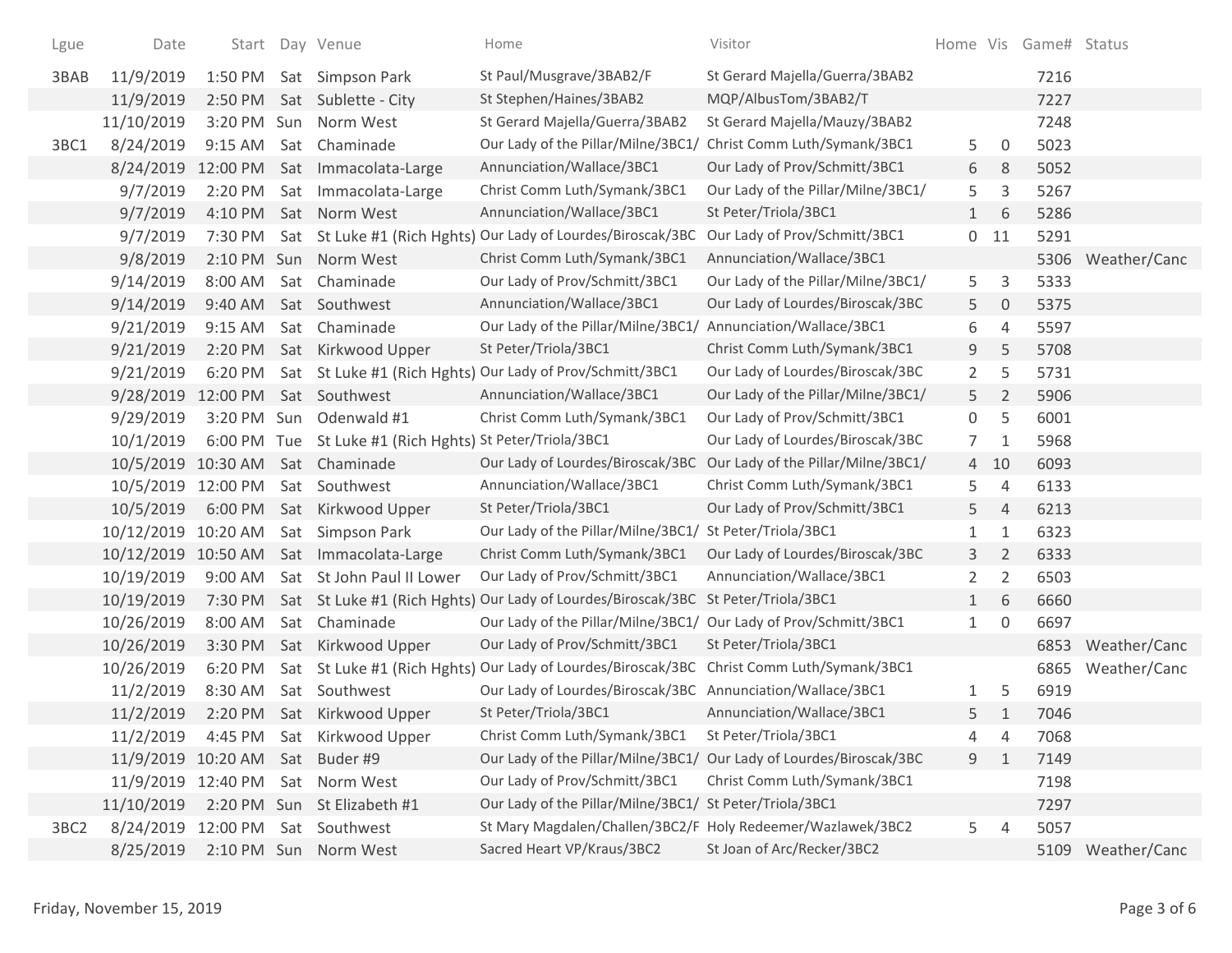| Lgue             | Date                             |                       |     | Start Day Venue                 | Home                                                       | Visitor                         |                |                     | Home Vis Game# Status |              |
|------------------|----------------------------------|-----------------------|-----|---------------------------------|------------------------------------------------------------|---------------------------------|----------------|---------------------|-----------------------|--------------|
| 3BC <sub>2</sub> | 9/7/2019                         | 9:10 AM Sat Fogarty   |     |                                 | St Roch&LF/Devereux/3BC2                                   | St Mary Magdalen/Challen/3BC2/F | 3              | 4                   | 5156                  |              |
|                  |                                  | 9/7/2019 11:30 AM     |     | Sat Fogarty                     | Christ the King/Albers/3BC2                                | St Paul/Musgrave/3BC2/H         | 4              | 3                   | 5210                  |              |
|                  | 9/7/2019                         | $1:10$ PM             |     | Sat Southwest                   | Holy Redeemer/Wazlawek/3BC2                                | Sacred Heart VP/Kraus/3BC2      | $\mathbf{2}$   | 3                   | 5247                  |              |
|                  | 9/14/2019                        |                       |     | 9:10 AM Sat Norm West           | Holy Redeemer/Wazlawek/3BC2                                | St Joan of Arc/Recker/3BC2      | 4              | 3                   | 5364                  |              |
|                  | 9/14/2019 11:30 AM               |                       |     | Sat Fogarty                     | St Roch&LF/Devereux/3BC2                                   | Christ the King/Albers/3BC2     | 6              | $\mathsf{O}\xspace$ | 5415                  |              |
|                  | 9/14/2019                        |                       |     | 1:50 PM Sat Ste Genevieve Large | St Peter/Sutterer/3BC2                                     | Annunciation/Cibulka/3BC2       | 5              | $\mathbf{1}$        | 5471                  |              |
|                  | 9/20/2019                        | 5:15 PM               |     | Fri Kirkwood Upper              | St Peter/Sutterer/3BC2                                     | St Paul/Musgrave/3BC2/H         | 9              | $\mathbf{1}$        | 5547                  |              |
|                  | 9/21/2019                        | $9:10$ AM             |     | Sat Fogarty                     | Christ the King/Albers/3BC2                                | St Peter/Sutterer/3BC2          | 4              | 5                   | 5589                  |              |
|                  | 9/21/2019 10:20 AM Sat Buder #9  |                       |     |                                 | Sacred Heart VP/Kraus/3BC2                                 | Annunciation/Cibulka/3BC2       | 3              | $\overline{4}$      | 5615                  |              |
|                  | 9/21/2019 10:50 AM Sat Southwest |                       |     |                                 | Holy Redeemer/Wazlawek/3BC2                                | St Roch&LF/Devereux/3BC2        | $\overline{2}$ | 5                   | 5639                  |              |
|                  | 9/21/2019                        |                       |     | 1:40 PM Sat Sublette - City     | St Joan of Arc/Recker/3BC2                                 | Christ the King/Albers/3BC2     | 4              | 9                   | 5693                  |              |
|                  | 9/28/2019                        |                       |     | 8:00 AM Sat Norm West           | St Mary Magdalen/Challen/3BC2/F St Peter/Sutterer/3BC2     |                                 | $2^{\circ}$    | $\overline{2}$      | 5793                  |              |
|                  | 9/28/2019                        | 8:00 AM               |     | Sat Fogarty                     | St Roch&LF/Devereux/3BC2                                   | St Joan of Arc/Recker/3BC2      | $\overline{2}$ | 9                   | 5792                  |              |
|                  | 9/28/2019                        | 10:20 AM Sat Buder #9 |     |                                 | Sacred Heart VP/Kraus/3BC2                                 | Holy Redeemer/Wazlawek/3BC2     | 3              | $\overline{7}$      | 5853                  |              |
|                  | 10/5/2019                        | 8:30 AM               |     | Sat Southwest                   | Annunciation/Cibulka/3BC2                                  | St Paul/Musgrave/3BC2/H         | $\overline{2}$ | 4                   | 6043                  |              |
|                  | 10/5/2019 11:30 AM Sat Fogarty   |                       |     |                                 | Christ the King/Albers/3BC2                                | Holy Redeemer/Wazlawek/3BC2     | $\mathbf{0}$   | $\overline{4}$      | 6114                  |              |
|                  | 10/5/2019 12:40 PM               |                       |     | Sat Norm West                   | St Mary Magdalen/Challen/3BC2/F St Joan of Arc/Recker/3BC2 |                                 | $\mathbf{1}$   | 6                   | 6148                  |              |
|                  | 10/5/2019                        |                       |     | 7:10 PM Sat Kirkwood Upper      | St Peter/Sutterer/3BC2                                     | Sacred Heart VP/Kraus/3BC2      | 3              | $\overline{2}$      | 6214                  |              |
|                  | 10/6/2019                        |                       |     | 3:20 PM Sun Norm West           | Holy Redeemer/Wazlawek/3BC2                                | Annunciation/Cibulka/3BC2       | 0              | $\mathsf{O}\xspace$ | 6236                  |              |
|                  | 10/12/2019                       | $9:10$ AM             |     | Sat Fogarty                     | St Roch&LF/Devereux/3BC2                                   | Annunciation/Cibulka/3BC2       | 3              | $\overline{2}$      | 6293                  |              |
|                  | 10/12/2019                       | $9:10$ AM             |     | Sat Buder #9                    | Sacred Heart VP/Kraus/3BC2                                 | St Mary Magdalen/Challen/3BC2/F | 3              | $\overline{7}$      | 6292                  |              |
|                  | 10/12/2019 11:30 AM Sat Fogarty  |                       |     |                                 | Christ the King/Albers/3BC2                                | Sacred Heart VP/Kraus/3BC2      | 3              | $\mathbf 0$         | 6345                  |              |
|                  | 10/12/2019                       | 3:00 PM               |     | Sat St Elizabeth #1             | St Roch&LF/Devereux/3BC2                                   | Holy Redeemer/Wazlawek/3BC2     | 4              | 5                   | 6533                  |              |
|                  | 10/12/2019                       | 4:45 PM               |     | Sat Kirkwood Upper              | St Peter/Sutterer/3BC2                                     | St Joan of Arc/Recker/3BC2      | 3              | $\overline{2}$      | 6428                  |              |
|                  | 10/19/2019                       | 8:30 AM               |     | Sat Southwest                   | Holy Redeemer/Wazlawek/3BC2                                | Christ the King/Albers/3BC2     | 8              | $\mathbf{1}$        | 6496                  |              |
|                  | 10/19/2019                       | 2:50 PM               |     | Sat Sublette - City             | St Joan of Arc/Recker/3BC2                                 | St Paul/Musgrave/3BC2/H         | 6              | 3                   | 6641                  |              |
|                  | 10/19/2019                       |                       |     | 3:30 PM Sat Kirkwood Upper      | St Peter/Sutterer/3BC2                                     | St Roch&LF/Devereux/3BC2        | 5              | $\mathbf{1}$        | 6646                  |              |
|                  | 10/20/2019                       | 3:20 PM Sun           |     | Norm West                       | Annunciation/Cibulka/3BC2                                  | St Mary Magdalen/Challen/3BC2/F | $2^{\circ}$    | 6                   | 6587                  |              |
|                  | 10/25/2019                       |                       |     | 5:15 PM Fri Kirkwood Upper      | St Peter/Sutterer/3BC2                                     | Sacred Heart VP/Kraus/3BC2      | $\overline{7}$ | 1                   | 6684                  |              |
|                  | 10/26/2019                       |                       |     | 9:40 AM Sat Immacolata-Large    | Holy Redeemer/Wazlawek/3BC2                                | St Peter/Sutterer/3BC2          |                |                     | 6744                  | Weather/Canc |
|                  | 10/26/2019                       | 12:00 PM              |     | Sat Southwest                   | Annunciation/Cibulka/3BC2                                  | Christ the King/Albers/3BC2     |                |                     | 6800                  | Weather/Canc |
|                  | 10/26/2019                       | 4:00 PM               |     | Sat Sublette - City             | St Joan of Arc/Recker/3BC2                                 | Sacred Heart VP/Kraus/3BC2      |                |                     | 6859                  | Weather/Canc |
|                  | 11/2/2019 10:20 AM               |                       | Sat | Buder #9                        | Sacred Heart VP/Kraus/3BC2                                 | St Roch&LF/Devereux/3BC2        | 3              | $\overline{2}$      | 6962                  |              |
|                  | 11/2/2019                        | 12:00 PM Sat          |     | Kirkwood Upper                  | Annunciation/Cibulka/3BC2                                  | St Peter/Sutterer/3BC2          | $\overline{0}$ | 7                   | 7003                  |              |
|                  | 11/3/2019                        | 1:00 PM Sun           |     | Norm West                       | St Mary Magdalen/Challen/3BC2/F Annunciation/Cibulka/3BC2  |                                 |                |                     | 7076                  |              |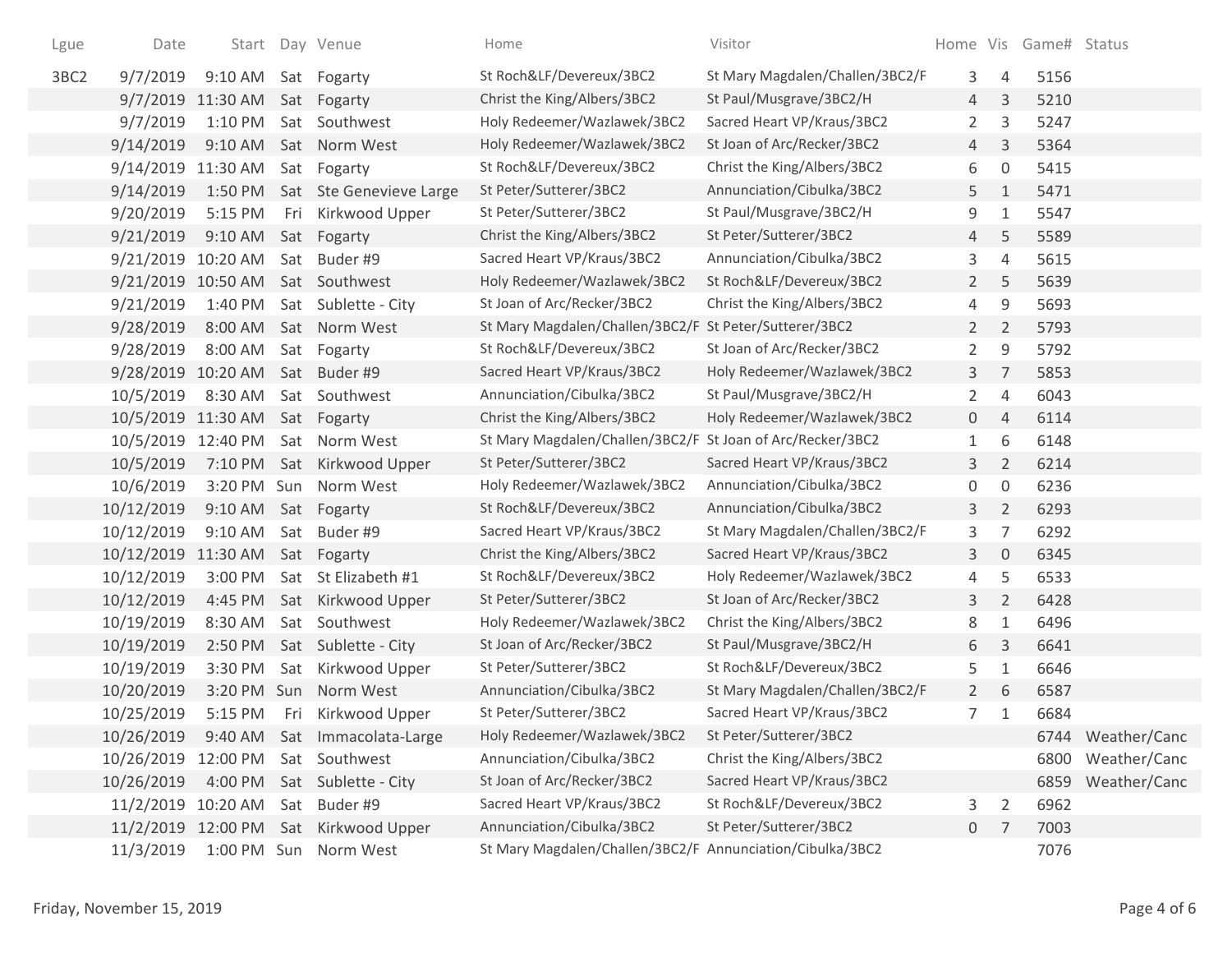| Lgue             | Date               |                   |     | Start Day Venue                            | Home                                                             | Visitor                           |                |                | Home Vis Game# Status |                   |
|------------------|--------------------|-------------------|-----|--------------------------------------------|------------------------------------------------------------------|-----------------------------------|----------------|----------------|-----------------------|-------------------|
| 3BC <sub>2</sub> | 11/8/2019          | 6:50 PM           |     | Fri AB Green                               | St Roch&LF/Devereux/3BC2                                         | St Mary Magdalen/Challen/3BC2/F   | 0              | $\overline{2}$ | 6726                  |                   |
|                  | 11/9/2019          | 8:00 AM           |     | Sat Simpson Park                           | St Paul/Musgrave/3BC2/H                                          | Sacred Heart VP/Kraus/3BC2        |                |                | 5419                  |                   |
|                  | 11/9/2019 11:30 AM |                   |     | Sat St Elizabeth #1                        | St Roch&LF/Devereux/3BC2                                         | Christ the King/Albers/3BC2       |                |                | 7186                  |                   |
|                  | 11/9/2019          | 1:40 PM           |     | Sat Sublette - City                        | St Joan of Arc/Recker/3BC2                                       | Annunciation/Cibulka/3BC2         |                |                | 7211                  |                   |
|                  | 11/9/2019          |                   |     | 3:00 PM Sat Brentwood #4                   | St Mary Magdalen/Challen/3BC2/F                                  | Christ the King/Albers/3BC2       |                |                | 6905                  |                   |
|                  | 11/16/2019         | 1:40 PM           |     | Sat Sublette - City                        | St Joan of Arc/Recker/3BC2                                       | St Mary Magdalen/Challen/3BC2/F   |                |                | 7278                  |                   |
| 3BD              | 8/24/2019          | $1:10$ PM         |     | Sat Immacolata-Large                       | Immacolata/Eisenbeis/3BD                                         | St Gabriel/Forrest/3BD            | 6              | 6              | 5067                  |                   |
|                  | 8/24/2019          |                   |     | 3:00 PM Sat Brentwood #4                   | St Gabriel/Murray/3BD                                            | Ste Genevieve/Dwyer/3BD           | 6              | 3              | 5087                  |                   |
|                  | 8/24/2019          |                   |     | 3:10 PM Sat Odenwald #1                    | St Michael/Kloslowski/3BD                                        | St Mary Magdalen/Challen/3BD/H    | 4              | 1              | 5092                  |                   |
|                  | 8/25/2019          |                   |     | 1:00 PM Sun Norm West                      | St Marg of Scotland/Booker/3BD                                   | St Gabriel/Murray/3BD             |                |                |                       | 5103 Weather/Canc |
|                  |                    | 9/7/2019 10:50 AM |     | Sat Immacolata-Large                       | Immacolata/Eisenbeis/3BD                                         | St Michael/Kloslowski/3BD         | 3              | 3              | 5196                  |                   |
|                  | 9/7/2019           |                   |     | 2:30 PM Sat VDOH Fathers Field             | St Marg of Scotland/Booker/3BD                                   | St Peter/Meyer/3BD                | 3              | $\overline{4}$ | 5271                  |                   |
|                  | 9/7/2019           | 3:30 PM           |     | Sat VDOH Fathers Field                     | St Gabriel/Forrest/3BD                                           | St Peter/VanDover/3BD             | 0              | 3              | 5282                  |                   |
|                  | 9/8/2019           |                   |     | 2:20 PM Sun St Elizabeth #1                | Ste Genevieve/Dwyer/3BD                                          | Our Lady of the Pillar/Milne/3BD/ | 3              | 8              | 5310                  |                   |
|                  |                    |                   |     | 9/14/2019 12:30 PM Sat Sublette - City     | St Michael/Kloslowski/3BD                                        | St Gabriel/Forrest/3BD            | 0              | 7              | 5439                  |                   |
|                  | 9/14/2019          |                   |     | 3:00 PM Sat Ste Genevieve Large            | St Peter/Schmickle/3BD                                           | St Gabriel/Murray/3BD             | 3              | $\overline{4}$ | 5494                  |                   |
|                  | 9/14/2019          | 4:00 PM           |     | Sat Sublette - City                        | St Marg of Scotland/Booker/3BD                                   | Immacolata/Eisenbeis/3BD          | 7              | $\overline{2}$ | 5503                  |                   |
|                  | 9/15/2019          |                   |     | 2:10 PM Sun Norm West                      | Ste Genevieve/Dwyer/3BD                                          | St Peter/Meyer/3BD                | $2^{\circ}$    | 7              | 5530                  |                   |
|                  | 9/20/2019          | 6:25 PM           |     | Fri Kirkwood Upper                         | St Peter/VanDover/3BD                                            | St Marg of Scotland/Booker/3BD    | $\mathbf{1}$   | $\overline{4}$ | 5550                  |                   |
|                  | 9/21/2019          | 8:00 AM           |     | Sat Ste Genevieve Large                    | Ste Genevieve/Dwyer/3BD                                          | St Gabriel/Forrest/3BD            | 5              | $\mathbf{1}$   | 5572                  |                   |
|                  |                    |                   |     | 9/21/2019 11:30 AM Sat Ste Genevieve Large | St Peter/Meyer/3BD                                               | St Michael/Kloslowski/3BD         | 8              | 5              | 5651                  |                   |
|                  |                    |                   |     | 9/21/2019 12:00 PM Sat Immacolata-Large    | Our Lady of the Pillar/Milne/3BD/                                | St Gabriel/Murray/3BD             | 5              | $\mathsf{3}$   | 5657                  |                   |
|                  |                    |                   |     | 9/21/2019 12:40 PM Sat Ste Genevieve Large | St Peter/Schmickle/3BD                                           | Immacolata/Eisenbeis/3BD          | 0              | 5              | 5678                  |                   |
|                  | 9/21/2019          |                   |     | 3:00 PM Sat ZNGSNorm West                  | St Peter/VanDover/3BD                                            | Immacolata/Eisenbeis/3BD          |                |                | 6016 TBD              |                   |
|                  | 9/28/2019 10:20 AM |                   |     | Sat Ste Genevieve Large                    | St Peter/Meyer/3BD                                               | Ste Genevieve/Dwyer/3BD           | 3              | 1              | 5864                  |                   |
|                  | 9/28/2019 12:40 PM |                   |     | Sat Norm West                              | Immacolata/Eisenbeis/3BD                                         | St Peter/Schmickle/3BD            | 1              | 5              | 5916                  |                   |
|                  | 9/28/2019          | 2:50 PM           |     | Sat Sublette - City                        | St Gabriel/Forrest/3BD                                           | St Marg of Scotland/Booker/3BD    | 1              | 9              | 5957                  |                   |
|                  | 9/28/2019          | 3:10 PM           |     | Sat Odenwald #1                            | St Michael/Kloslowski/3BD                                        | St Peter/VanDover/3BD             | 5              | $\overline{4}$ | 5966                  |                   |
|                  | 10/4/2019          |                   |     | 5:15 PM Fri Kirkwood Upper                 | St Peter/Schmickle/3BD                                           | St Peter/Meyer/3BD                | 0              | 6              | 6011                  |                   |
|                  | 10/5/2019          |                   |     | 8:00 AM Sat Norm West                      | St Mary Magdalen/Challen/3BD/H Our Lady of the Pillar/Milne/3BD/ |                                   | 0              | 1              | 6031                  |                   |
|                  | 10/5/2019          | 8:30 AM           |     | Sat Immacolata-Large                       | Immacolata/Eisenbeis/3BD                                         | St Gabriel/Murray/3BD             | 2              | 5              | 6041                  |                   |
|                  | 10/5/2019 11:30 AM |                   |     | Sat Ste Genevieve Large                    | Ste Genevieve/Dwyer/3BD                                          | St Peter/VanDover/3BD             | 3 <sup>1</sup> | $\mathbf{1}$   | 6122                  |                   |
|                  | 10/5/2019 12:30 PM |                   |     | Sat Sublette - City                        | St Gabriel/Forrest/3BD                                           | St Peter/Schmickle/3BD            | 0              | 7              | 6143                  |                   |
|                  | 10/5/2019          | 2:50 PM           |     | Sat Sublette - City                        | St Marg of Scotland/Booker/3BD                                   | St Michael/Kloslowski/3BD         | 1              | 3              | 6197                  |                   |
|                  | 10/11/2019         | 5:15 PM           | Fri | Kirkwood Upper                             | St Peter/VanDover/3BD                                            | St Peter/Schmickle/3BD            |                |                |                       | 6247 Weather/Canc |